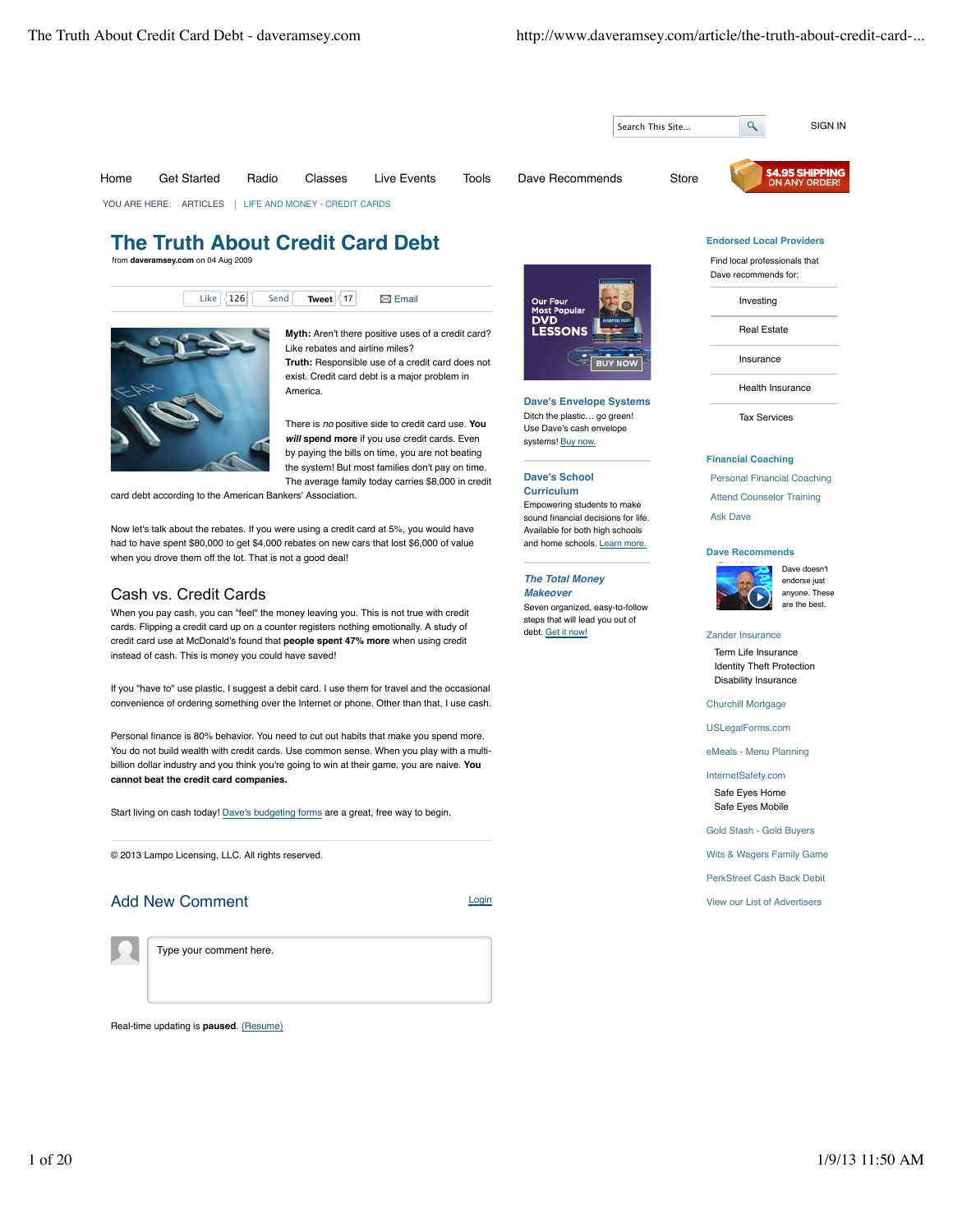## Showing 100 of 192 comments  $\sqrt{\frac{1}{1}}$  Sort by popular now  $\pm$



I disagree with David Ramsey's article titled, "The truth about credit card debt" He began his article stating that "responsible use of credit cards does not exist". I completely disagree with this statement. I am 19 years old, a full time college student and working part time. I have 2 debit cards, one from my home bank and one from my bank at college, as well as a credit card. I "needed" to open a credit card in college in order to build my credit so I could be approved for signing the lease on my apartment that I share with three other girls. I pay all of my bills with my part time job and receive no assistance from my parents except for my college education. I have never missed a payment on my credit card and I have never accrued late fees or high interest rates. I only use my credit card on minimal purchases that I know I will be able to pay off quickly. What I spend, I simply pay off immediately.

I believe it is a very bold statement for Mr. Ramsey to say that everyone falls in to credit card debt and that no one "feels" the money leaving them when they swipe their credit card. I personally hate swiping my credit card because it means I am going to have to pay if off instead of just having it instantly taken from my account and be done with it. There are responsible people out there, and regardless of the myth that kids my age are irresponsible, airheaded, incompetent, and bad with money children, I am probably more money savvy and better at managing my expenses than any adult I have met. In conclusion, bad article, he had good intentions but he should not have made such a sweeping generalization of the population.



Like Flechy



I admire your zeal, however when real life adds up with mortgages, kids, broken down cars and lost jobs, credit card debt can spiral out of control. You are in a controlled environment right now, not a world slammed with school entrance fees, band fees, sports fees, , new outfits for prom, band, choir, etc and other "EMERGENCY" items that kids need. In addition to insurance, groceries, life insurance, taxes and escrow accounts, mortgage payments and a slew of other things that quickly add up and eat up your paycheck.

Drop back in in 20years and let us know how you're doing then.



Like Beply

**New Mexico Glo**

LdZave, hate to burst your bubble but I am 51, use my credit cards regularly and have zero debt, not even a mortgage or car payment. I pay my card in full each month but use it for grocery shopping, paying the DSL bill, etc. It is convenient to have everything in one payment and saves me from having to remember all of the due dates. I even get a few cents back just for using the card. Many people use credit irresponsibly. This is because they are trying to 'keep up with the Joneses' and have the latest designer clothes, or believe that their kids need to go to the most prestigious schools, etc. Common sense and setting up a realistic budget are the keys, not cutting up the credit cards.

Try to set up a budget using the actual amount of your paycheck as your guide leaving a little room for 'surprises,' not the hope of hitting the lotto. Live within your means, don't spend it if you are not 100% certain you can pay for it when the bill comes due and you, too, can live debt free. It can be done!

| in regis to Ldzave 12 |  |  |
|-----------------------|--|--|
| nick                  |  |  |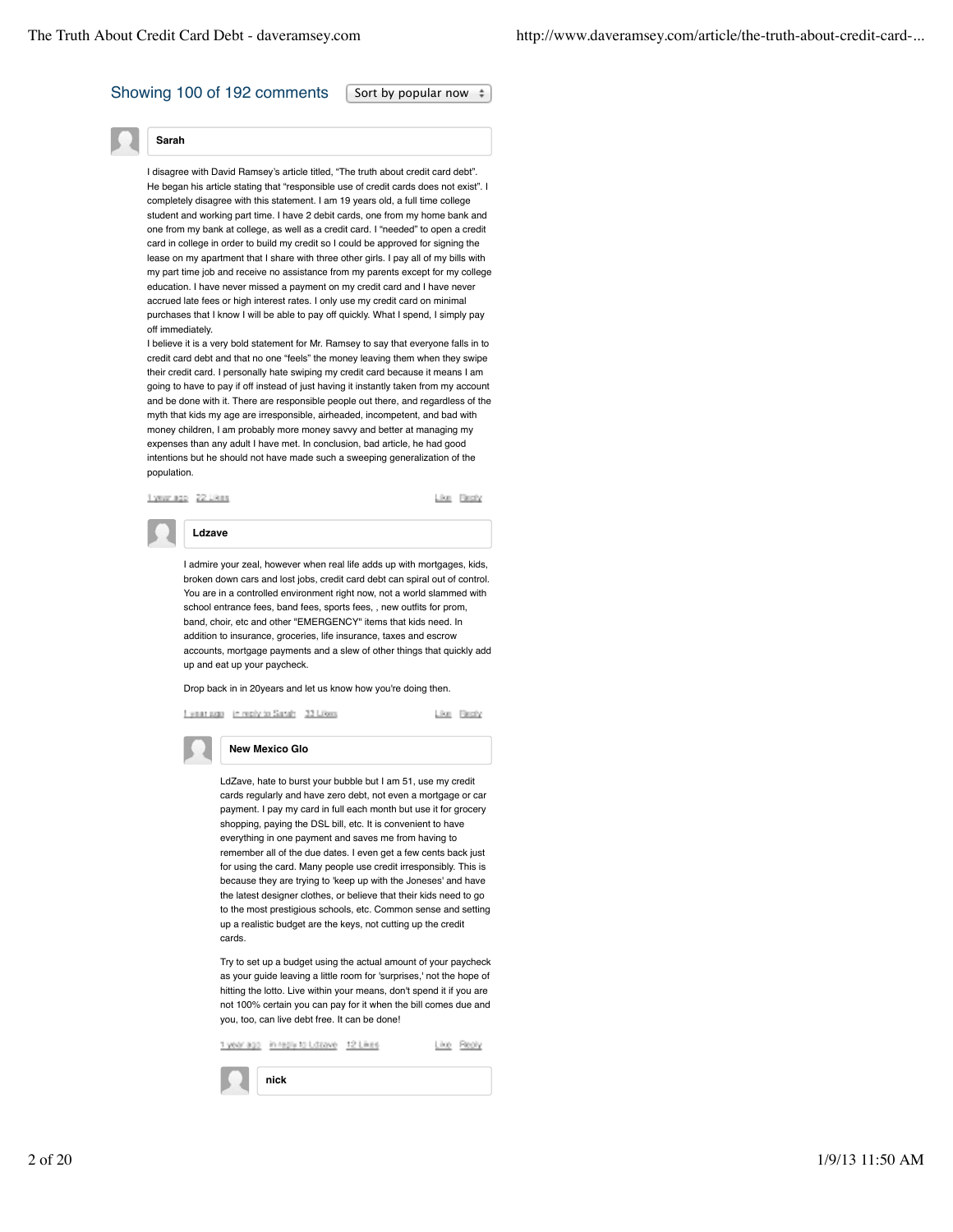I'm with you Glo. I'm 30 with a wife, 2 kids, a house, 2 cars and a project truck and we have no credit card debt even though we use the card every day. It is all about taking the time to pay attention and living within your means.

10 months ago in reply to New Mexico Gio Like Reply 41,988

## **tgarner567**

How about living within your means and paying for that stuff as you go with cash or a debit card, which by the way will do everything your credit card does and offers the same convenience without the risk. You are missing the whole point about personal finance being a behavior issue. Just having a credit card puts the majority of people at risk of overspending and not being able to pay the bill in full when it comes due. In the real world most people find many reasons to justify their overspending. If what you say about your financial behavior is true then you are the exception and not the rule. Your solution will not work for most people because they do not possess that level of discipline. If you don't believe me just check the statistics on families and individuals with mountains of credit card debt in this country. The solution for the majority of us, excluding you, is not to play the credit card game in the first place. That is indeed what we should be telling our fellow Americans that need our help. If you are not part of the solution, then you may be part of the problem.

10 months ago In reply to New Mexico Gia Like Besly  $31801$ 

## **Jshook1523**

I completely agree with you. i'm 20 yrs. old and when I was 18,not long ago. I had my first credit card to devolope a credit score. ehich my dad co-signed. I lived on my own and my car was payed off. So naturally was my credit card. things were simple. I bought a house and i also have a 4 yr. old daughter. No matter how responsible you are life beats you down. Thing happen cars break, pipes break, and most of all no matter on how good of a planner you are life just throws you curve balls. I only have \$1,000 of credit card debt but that is \$1,000 too many. But it started out as a \$500 credit card but my car broke down. I had used all of my saving to buy my car and house so I increased my credit limit i have still not paid it off. I make the minimum payment every month but at this rate it will take forever. The bad part is... I know all of that. It just seems as though every other bill is more important(i.e. daycare, electricity, food)mjust to name a few. But I'm gonna go with Dave on this one and I think that I'm goign to sell some stuff and get this bad boy payed off!!

1year.ago in regiy to Losave 6 Likes Like Beply **thebigkahuna2009** There's other, more responsible ways to borrow money with significantly lower interest rates. If a person is actually, truly feeling a "financial crunch" (not irresponsible spending), I would recommend taking another, less expensive option. 12 months ago in reply to Lizave 2 Likes Like Reply **Pixlin**

Well said, "REAL LIFE" is a lot of unexpected expenses and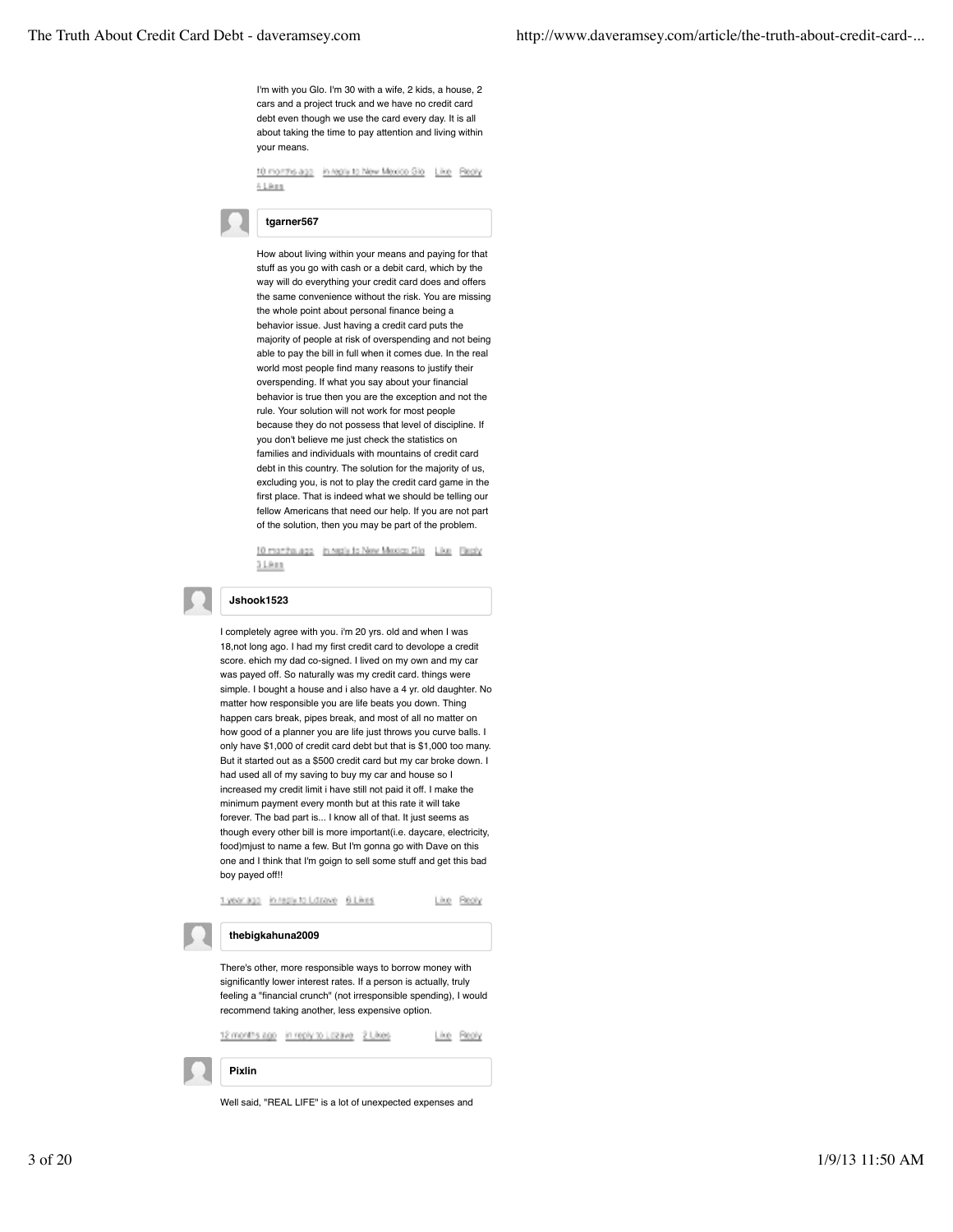expenses that the money just isn't there for. We as parents try to provide as much as we can for our children, so when they go out in the world they are naive to the world that awaits them. Sarah, whatever you do, keep in mind to always stay within your means. Do not spend more than you earn after your living expenses are paid. If you're still living at home, which I'm sure you are, pay rent to your parent(s). That is a sign of maturity and self-responsibility and it is a nice jesture to show appreciation to your parents. They may even save the money you pay in rent for you for when you graduate, as I have for my daughter.

1year.ago in registo Libave 2 Likes Like Beoly

#### **Ndmeier**

I agree with you Sarah, to a point. "There's no such thing as responsible credit card use" may not be an absolute, as people like yourself show, but it is extremely close to an absolute. Remember that you are in the extremely tiny minority.

Ldzave may have a point about how things may change for you in 10 to 20 years (personally I'm still living the way you're describing after those 10 to 20 years), maybe not, but that's not really the point. The point is that to 99.9% of the people that read Dave Ramsey, what is being said here is their reality. They are behaviorally incapable of using credit cards responsibly. I wouldn't go so far as suggesting that everyone get rid of their credit cards completely, but I have to acknowledge that for a lot of Americans that would actually be the right move.

My real response to you is this: If you are as secure in your own responsibility as you passionately argue you are, then let it go when someone states a good rule that you happen to be the exception to.

Lynariago in reply to Sanah 5 Likes

Like Besty

Like Besty

Like Besty

**Brendan**

We could all operate with cash and debit cards. Credit cards are a nasty invention, and 70% of credit card users don't pay off their balances every month. That is the whole point to their continued existence; that and transaction fees to business owners who take them. It doesn't matter if you can responsibly use them. The point is they really aren't needed. The only reason banks insure you against illegal charges on a lost or stolen card is because they make so much money off revolving debt interest and transaction fees they can afford to take the hit.

11 months ago in reply to Sanah 2 Likes

**Austraboisei**

## Thank you Sarah,finally an intelligent comment

Lynanuge in reply to Sanah 2 Likes

**Annelavery**

I totally agree with you. I am 63yrs. old, retired, and teaching dance class at least 8 times a week. I have one credit card, recommended by Clark Howard years ago, that gives me 2% cash back on groceries, 3% on gas, and 1% on everything else. I pay off my credit card each week, and have an emergency fund for unexpected expenses. I have always lived within my means, and God willing, expect to continue to do so. If there is not enough money in my checking account to cover my necessary expenses, I do without something. There are always exceptions to every rule.

Anne

1 year ago in reply to Sarah 1 Like

Like Reply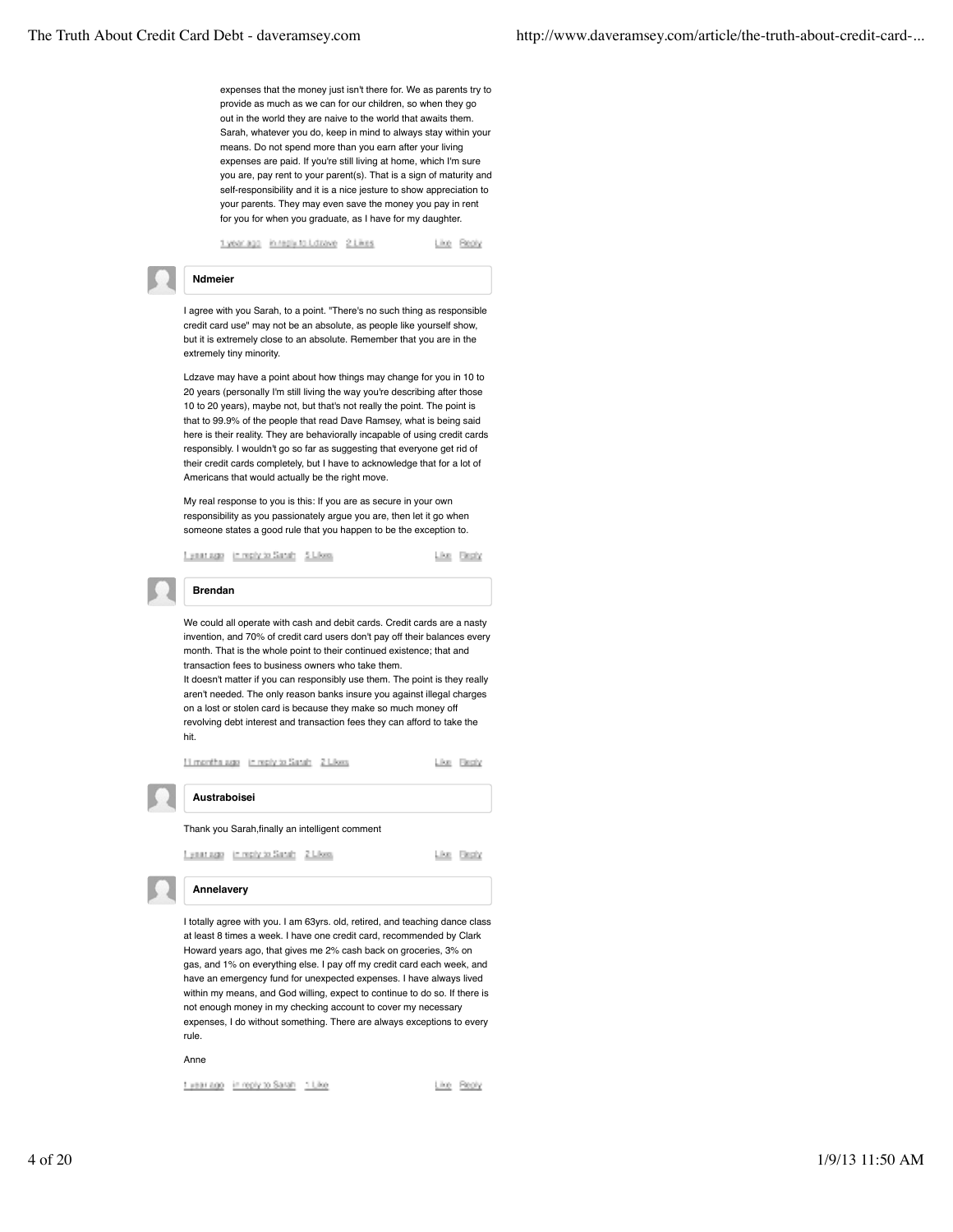

I just wanted to let you know that you do not need a credit card to get into a place. Debit cards are used like credit cards the only difference is it comes out of you account right away. The way to build your credit as you stated is to get a SECURED credit card that you can get at your bank. This is a credit card that YOU put in as much as you want and not get charged fees and interest. So many have the same thought process as you and that is why America is going broke. Bottom line is, don't charge anything, pay cash and get the credit score you think you need by using a secured credit card ONLY through your bank only AFTER you understand everything about the secured card. Banks nor companies are there to help you, they are there to get the hard earned money you make. Please be wise and see what Dave is trying to say, and remember NEVER take advise from someone that is NOT doing better thatn you. For the record Dave is doing better than most, and unless you are making millions, he is doing better than you. Good Luck and God Bless You

<u>I ynatago i'r reply to Satah</u>

Like Reply

I agree with you, Sarah, and I encourage you to maintain your strategy. I'm 50 years old, could not build my house with my bare hands, but instead paid a builder through a bank loan to do it, and I have used credit cards since I was 23 years old, paying them off every month. I am married with 6 children, 2 of whom are in an out-of-state, private university, paid for by savings and current earnings.

f year ago in reply to Sarah

**lyndan**

Line Beply

Credit cards have many benefits. They offer convenience, they pay rewards, they save you from having to write multiple checks or carry around huge amounts of cash. Those of you who can't control your spending, avoid them. Those of us who can will reap the rewards.

tyeerage Blikes

Like Beply

## **JakiChan**

**Matt**

Not using cards is dumb.

1) Cash earns no rewards. I pay the same for an item as you do, and I get 2% back as cash. Therefore, I paid LESS than you did for that expensive item. (So on that \$3000 TV you just bought you just gave up \$60 in cash back.)

2) Cash can be lost. If my card is lost I'm only slightly annoyed. You lose your cash and it's GONE. Buh buy.

3) If you use a debt card and they skim your card your cash is on hold while they figure it out. If someone skims my credit card it's the bank's problem. Not mine.

Finally, if you don't use cards you don't improve your score. I didn't get my 800+ score by not using cards. I got it by using them responsibly. I'm surprised a financial 'guru' doesn't understand this.

2 years ago 7 Likes

**Brent**

Like Besty

Scores are for people who haven't figured out that they're beholden to a system that eats them up and, unfortunately, they don't even see it. In fact, they deny it at every turn and try to convince others how they've come out ahead. It doesn't really happen this way.

Eyearage In reply to JakiChan 3 Likes Like Reply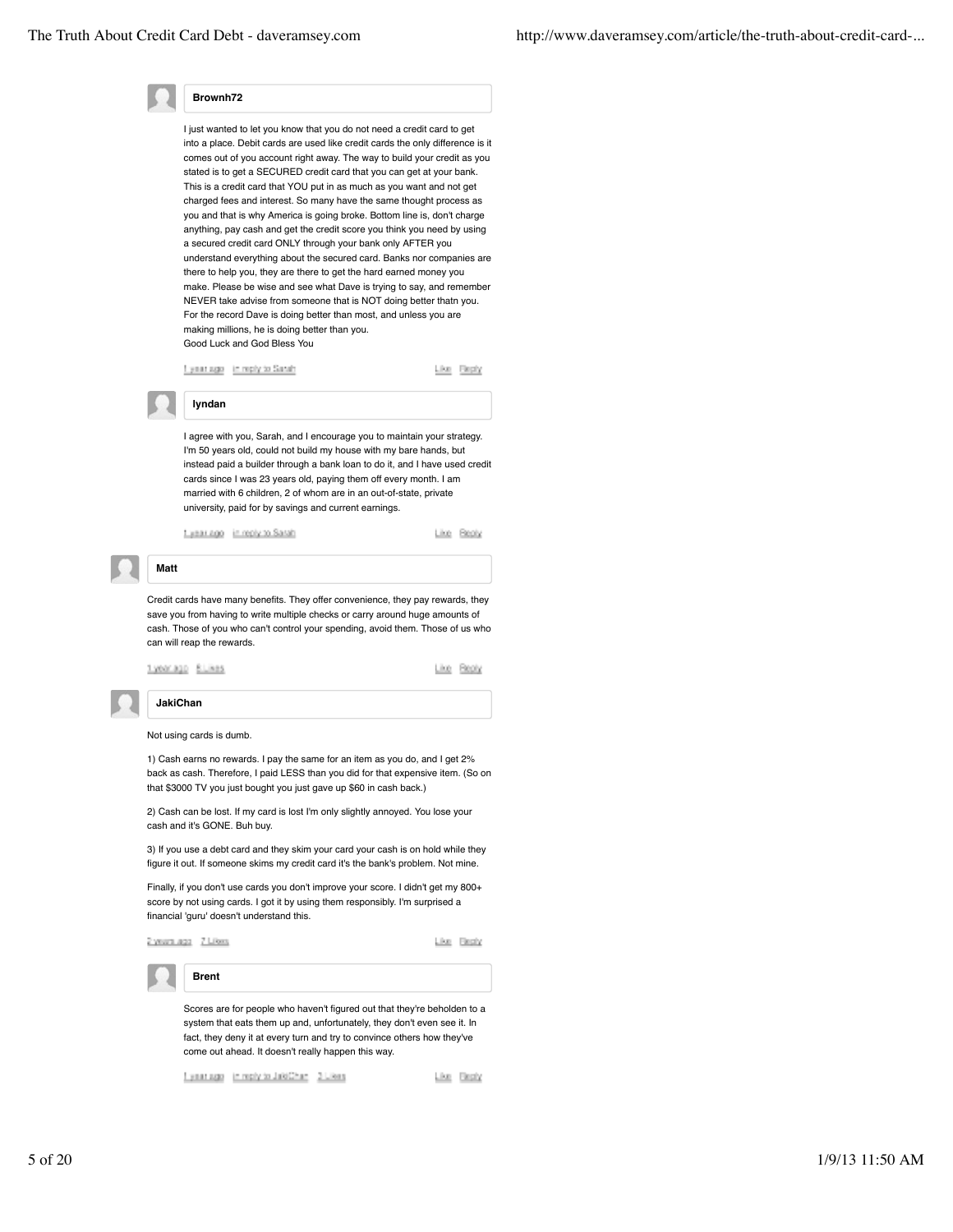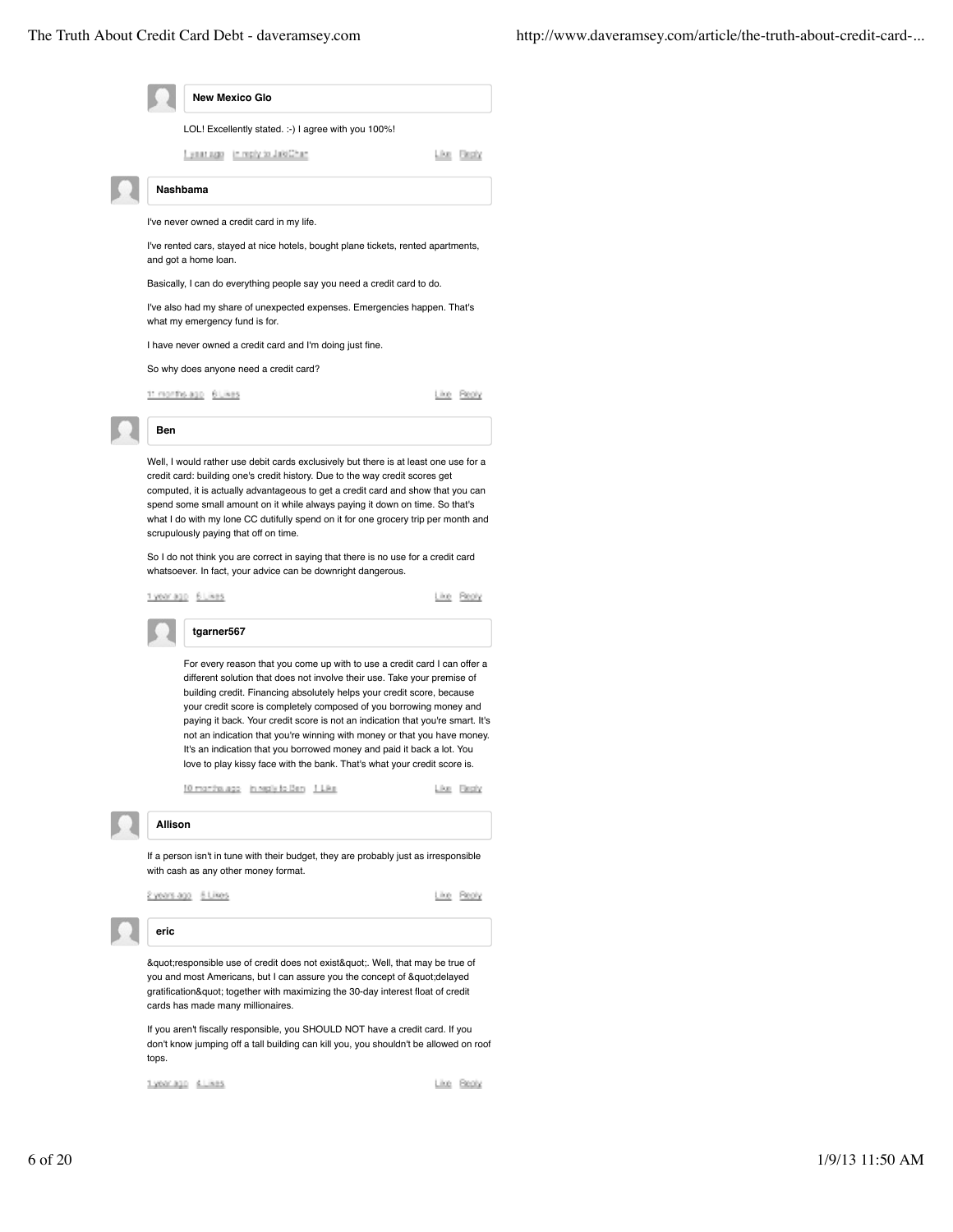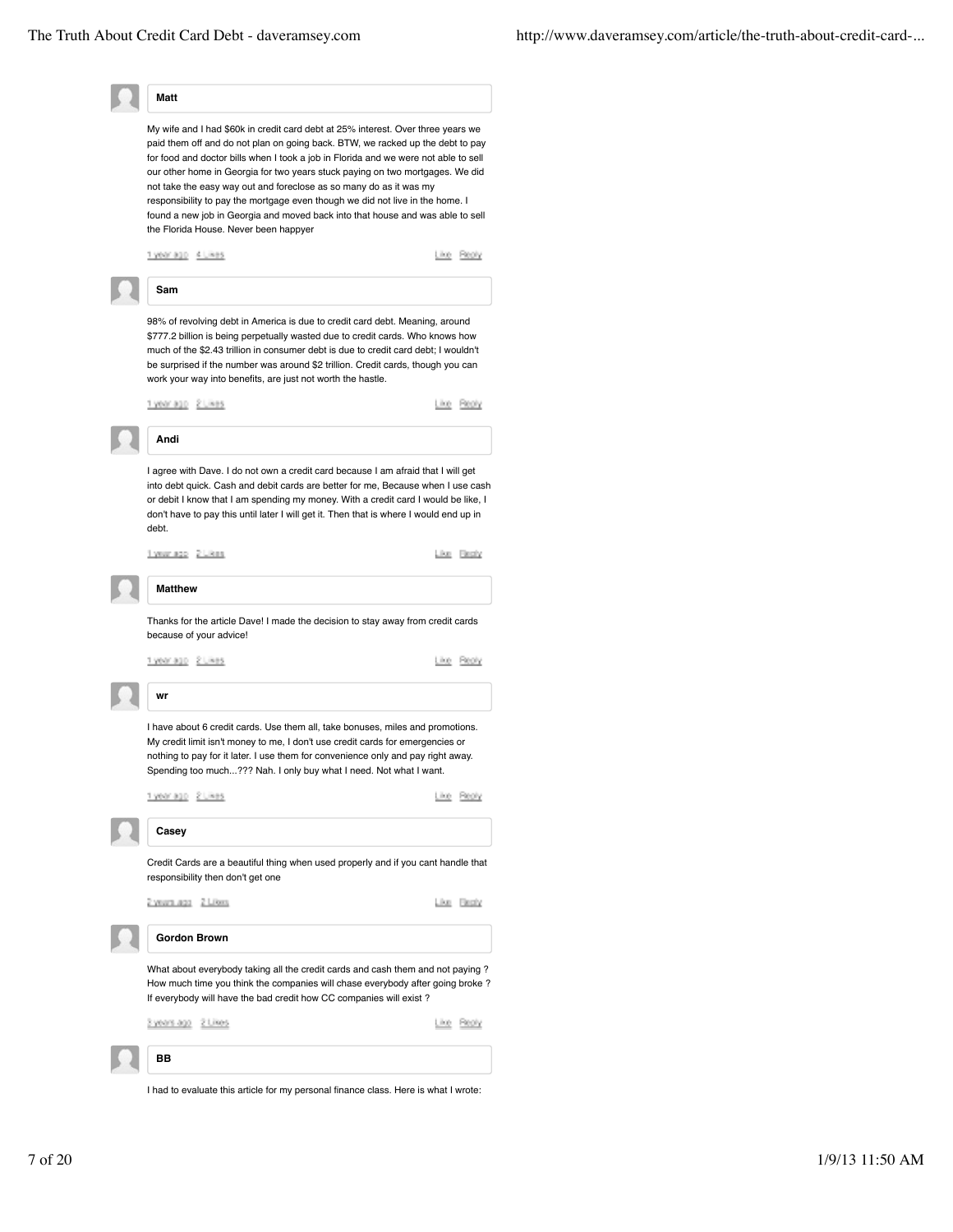Ramsey's first "truth" section of this article has already gotten my attention. He says, "Responsible use of a credit card does not exist". This makes me a little upset because he generalizes the responsibility of one person based on the overall lack of responsibility with credit cards in America. My fiancé's mom, Debra, is the perfect example of how to use a credit card responsibly. She is very careful to only spend what she knows she can afford so that she can pay off the card at the end of every month, and she does just that. She is so responsible with her card that she actually got money back on a purchase once because of the benefits of paying off your card regularly. Ramsey goes on to say that "you will spend more if you use credit cards". This is also an overgeneralization. Debra does not use more than what she can pay for at the end of the month. Also, he brings up the study of using cash versus using a card to purchase items. However, for me, I feel the card far more than I do cash. I purposely do not carry a lot of cash because I find myself giving a way a few dollars here and a few there and before I realize it, I'm out of cash. However, with my card, even if I know how much I have on it, I am always worried about swiping too many times. That study is not true for everyone. I definitely agree that for most people, credit cards are dangerous and my fiancé and I have decided not to have one except for emergencies. No matter how much you save, sometimes things happen that your savings cannot account for, so we may consider having one for such a case. As I mentioned before though, it is not acceptable to overgeneralize the use of credit cards as one hundred percent negative. Some people can handle the responsibility of a credit card and should not be ridiculed for using one. Since most people will not get rid of their cards, it would be much more productive and helpful to teach them how to use cards responsibly.

5 months ago t Like

#### **What is debt**

That's why I have never owned a credit card and never ever will.

7 months app 1 Like

**James**

Like Besty

Like Reply



While I get the principals that Ramsey is trying to promote, I have always had a problem with his approach on this topic. To demonize credit cards because most people aren't responsible is rediculous!

My wife and I have been using credit cards for 15+ years now. Through good and bad times, we have never paid a single drop of interest and have earned more than I can remember in cashback rewards. Now, we own our own business and buy everything on the company card and pay it off every month. The cashback is amazing!

A basic principal we have always held...we don't spend money on the cc unless that money is sitting in the bank. Once the money is spent on the cc, we consider it gone from the bank...when we look at our bank balance, we always look at it in light of what has been put onto the cc.

I get what he's talking about in the sense that cash is more tangible than a cc but this principle has been reversed for us. When I have cash, I spend with no accountability. If I buy a candy bar with cash, no one knows but me. If I buy a candy bar with my cc, my wife sees the transaction and will question me on it because I'm working on losing weight and we have agreed to cut those things out. For us, the cc provides greater accountability and makes us think over our purchase even more than cash does.

For those saying a Debit Card is the same, you're wrong as it doesn't offer the same protection. I had been issued a debit card by my bank that I didn't even know about and someone fraudulently used it. The money they charged was held up for 2 weeks while the bank researched it. On the cc, I have had numerous fradulent charges and, every time, I call in, challenge it and the money isn't owed anymore.

For those saying that you need a cc to build your credit score, this is an area I agree with Dave on. While my score is 800+, it is plain stupid to get into debt simply to prove you can handle debt. My score is what it is because of the way I've used my cc.

As a note, we use debt in various areas but very cautiously. As an example, I bought a tractor a few years ago. While the money was in the bank to pay for it in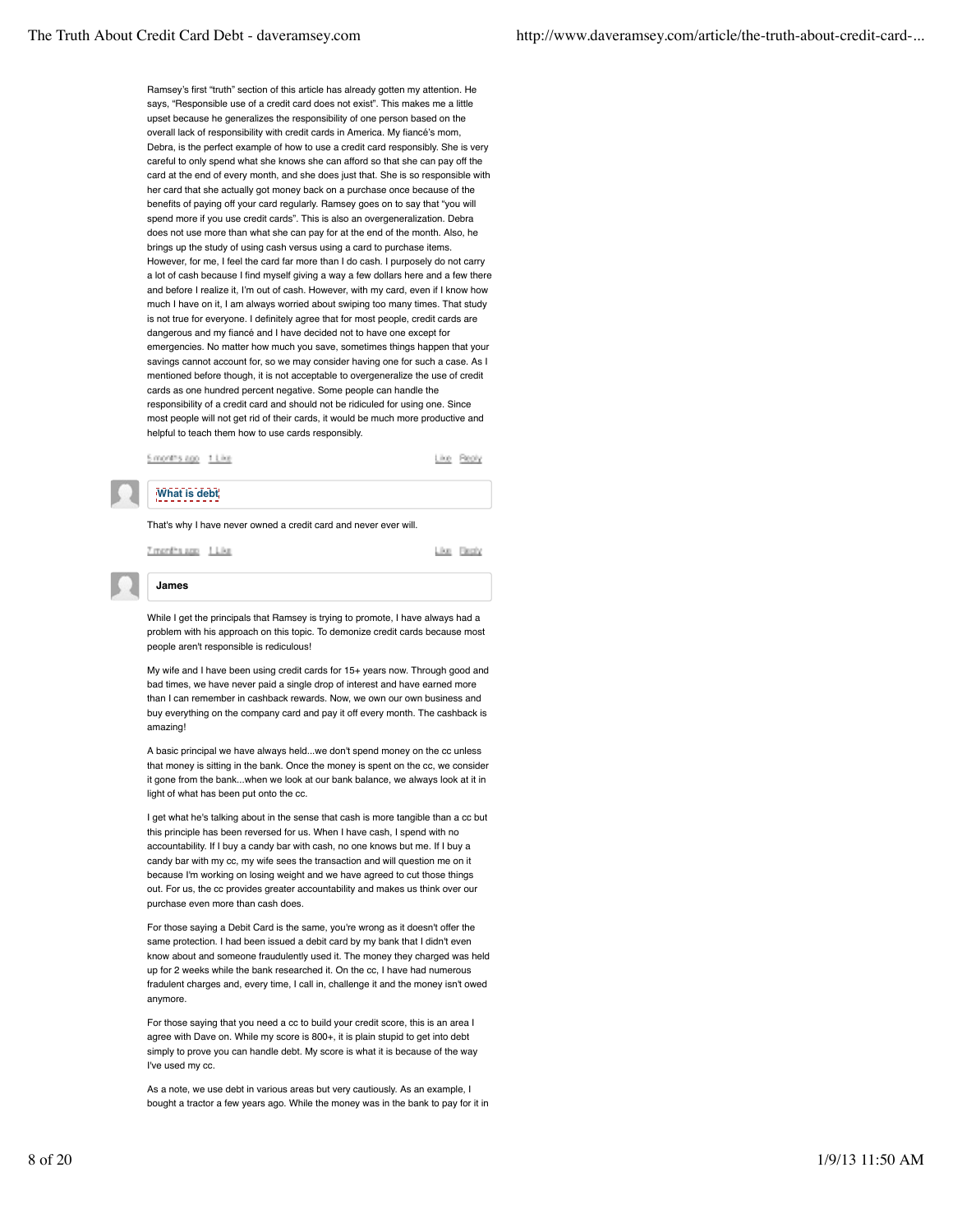cash, they offered 3yrs of no interest so I took it. We setup automatic payments to pay the loan and we earned hundreds of dollars in interest by keeping the money in the bank. That said, this principle ONLY works if you are disciplined.

On the principle of demonizing banks in general, while I get this, I'm also a very pragmatic business man. While there is definitely a place for charity, businesses can't run entirely on that. If a bank is going to extend credit to someone, they would be stupid to not make rules about what happens if the person messes up...they aren't running a charity. Dave tends to indicate that banks are demons that are waiting to destroy you. While this can be true, they are also simply running a business. Additionally, whenever you sign for any kind of loan, there are documents that clearly deliniate what each party can and can't do...if you actually read this and play by the rules, things will go well. If you decide to break the rules, can you fault them for enforcing the penalties that you already agreed to at the beginning?

Zimonths.ago 1.Like

Like Beply

## **Kristina**

I disagree and am slightly offended by Mr. Ramsey's article. I am stay-at-home mom of 4, with an accounting degree. I have a mortgage (30 years though I'll likely pay it off in 23) and that is the extent of my debt. I have no car payments. I have emergency funds. I contribute to a college savings plan and retirement plans. I am not rich. My husband does not make a six figure income but we don't overspend.

I am probably the exception and not the rule. But Mr. Ramsey's comments did not allow for that.

I review my budget weekly and transfer the money from the checking to a special savings account that I use to pay off my credit card monthly. By doing that I can see that the money is spent and I don't overspend.

How, Mr. Ramsey, do you expect us to have that much cash on hand anyway? Do we go the the ATM and get \$2+ ATM fee every time we need access?

I do not carry a credit card balance. I do not pay an annual fee. I "earned" \$500 in cash rewards last year.

So, through very careful planning, I feel that I am winning the "game" with the credit card companies. What grounds do you have to say otherwise?

Emerita.com 11.kg

Like Broty

## **debt counselling**

Credit Card Debt is a major issue these days. People do not prefer using Credit Cards. They suggest to use Debit Card. Thanks for giving the advice.

3.00005.000 1.Live

Line Beply

**Coachmarine**

Go and take Financial Peace University through Dave. He is spot on, if you have

Cash - that is all of the Credit you need. Trust me, I have dug my way out of it and now pay everything buy cash, I pay lower and I control all negoiations because I have Cash. I don't need credit! When you buy a house and you standing there with 20-40K in cash, they will give you a loan! If not, find another bank that will give you a loan that meets your requirements. Cash is King, whether buying a car, house , etc...



I disagree. You do need to use credit cards at some point to build your credit. So,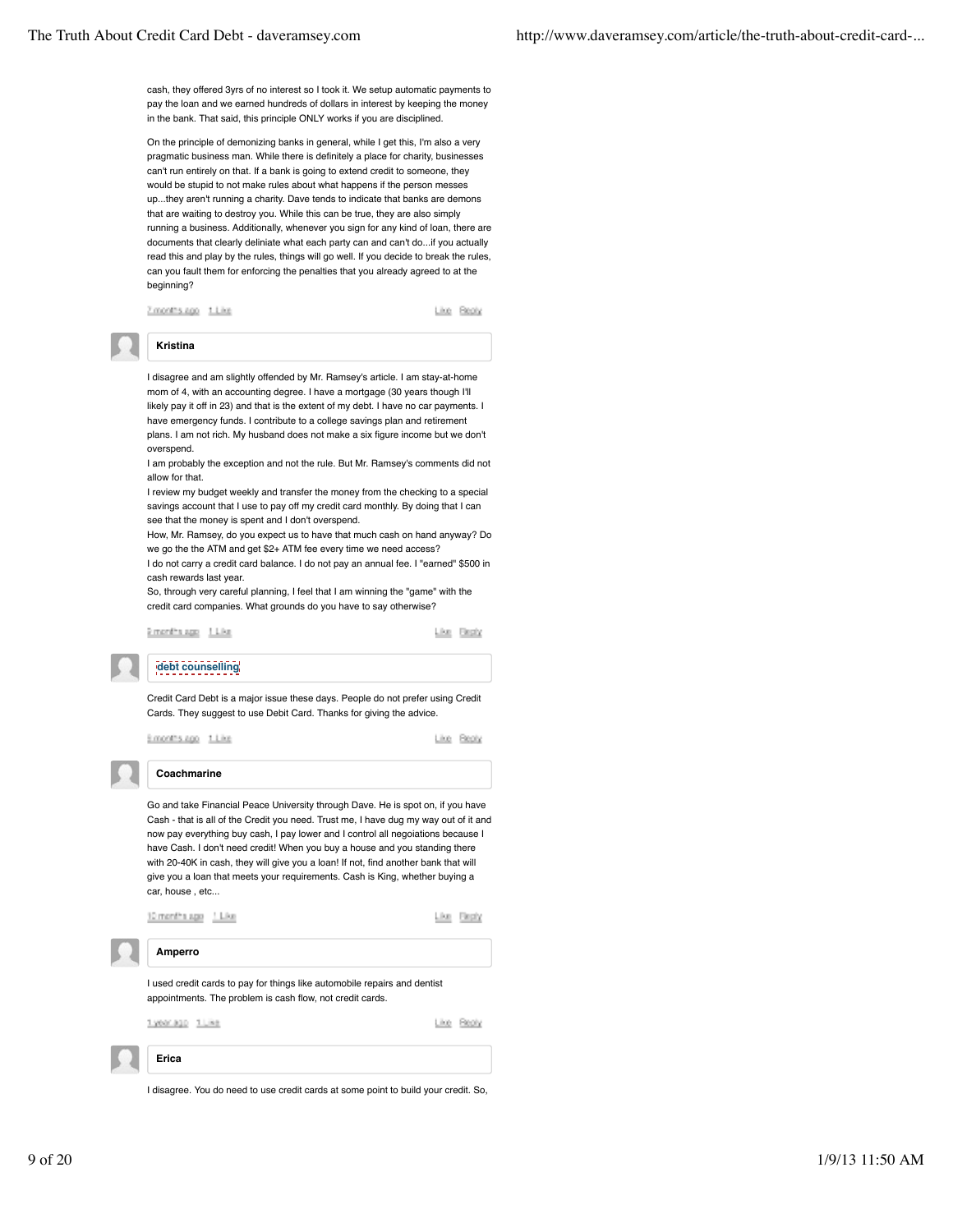he cannot say for an absolute fact that there is NO positive to a credit card when it is staring at all of us in the face: it is called a CREDIT card for a reason. I'm 20 years old and have two credit cards. I have had one for 8 months, the other for 5. The last time I got a quote, my score was 689. It's not about the credit cards. It's about the people who use them. You have to handle a credit card like it's a delicate, precious piece of glass. Let it drop once, you're basically screwed.

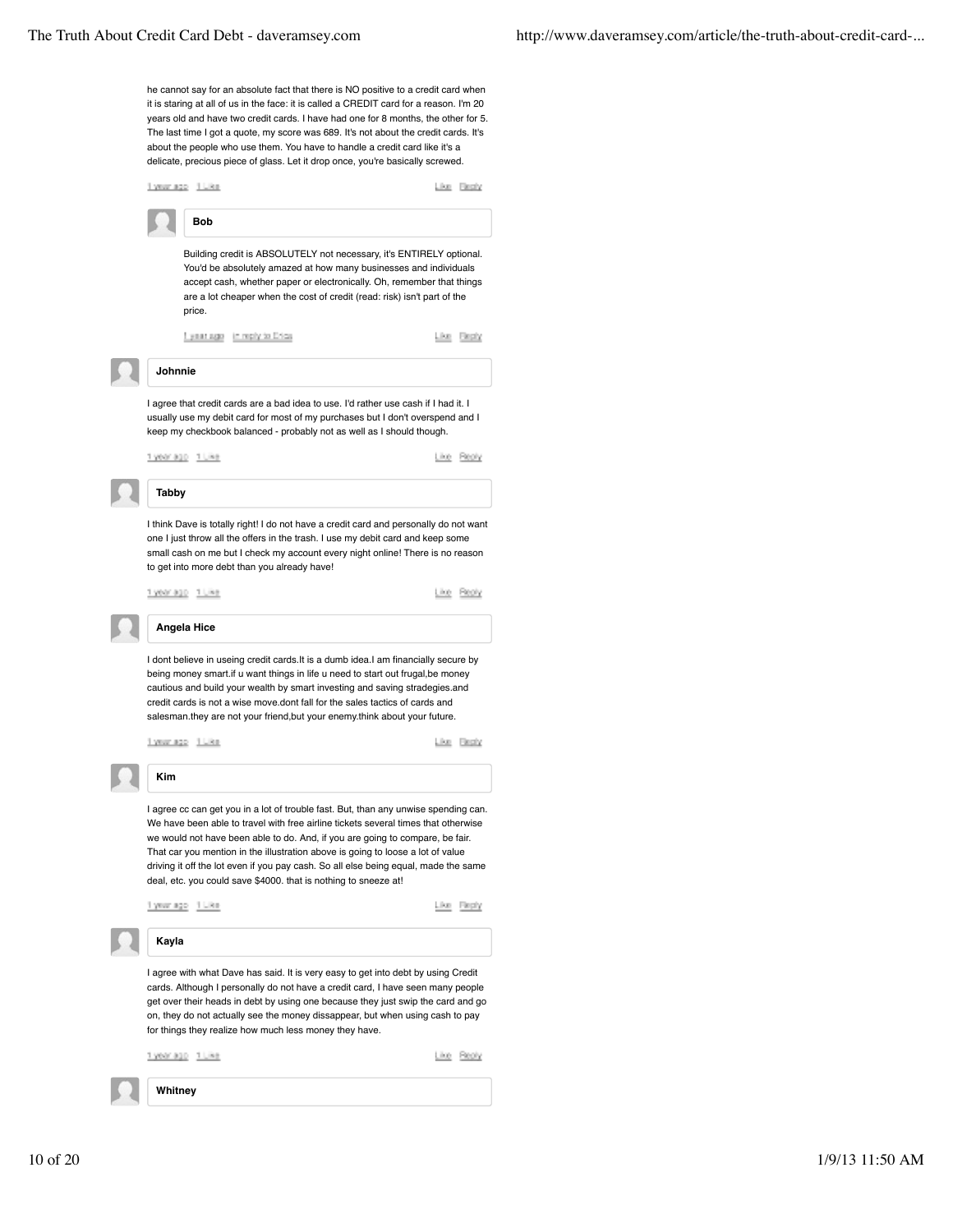

I am so relieved that I do not use credit cards anymore. I cut them all up and refuse to have any in the house even. I am done with them. I have so much credit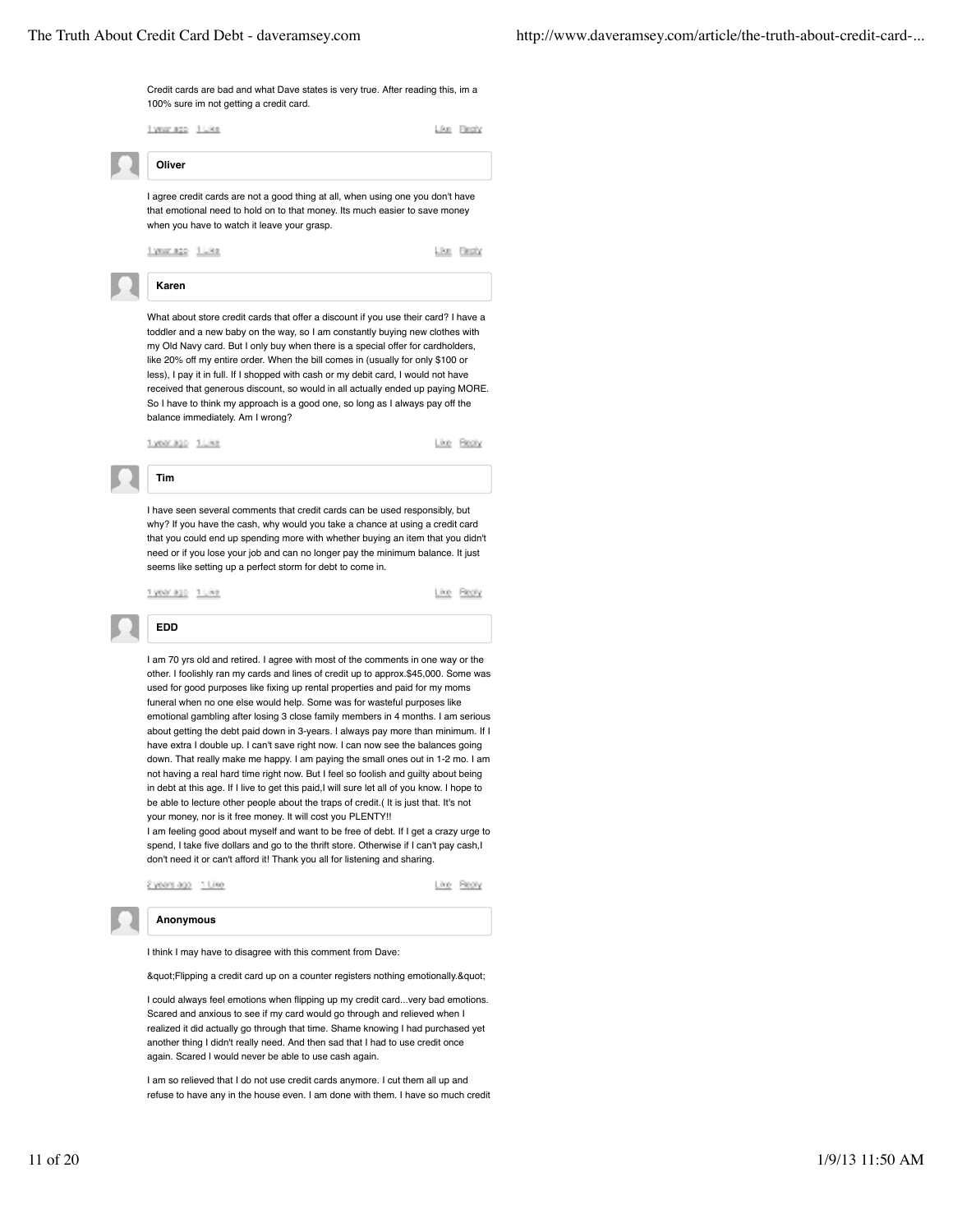#### card debt, I don't know where to begin.

2 years ago 1 Like

Like Firsty

None of your business, Bom at 1:50 in the moming, but not THIS m...

I disagree that responsible use of credit cards does not exist. This is a generalization. I use a credit card chiefly for buying gas for my commute, paying at the pump. I know about how much this is going to be every month so it's in the budget and is paid off. Anything we need that cannot be easily purchased locally, such as things I have to run from place to place looking to find if I go with brickand-mortar stores, we get on line with credit cards making sure we get free shipping or the price is so low that we can justify what is charged for shipping. Communication is key, and again the balances are amounts that are planned for and paid off every month. When we know that there is a larger bill coming due because of travel tickets or some other item we've purchased on credit, we cut back on other things to make certain that the money will be there with which to pay off the card when due. We have an impeccable credit score and even get notes from the bank and credit union stating they wish everybody handled their credit accounts the way we handle ours and they are not making any interest income from us because we pay off the accounts every month. Knowing where the line is drawn between using credit and getting into debt what's important. Many people have had their incomes drastically reduced in the current depression (and it is a depression, don't let anybody tell you differently) but they are trying to maintain an upper-middle-class lifestyle by using credit cards and they are getting into debt because they can no longer pay off their balances monthly. They cannot accept that their lifestyles are unsustainable at their new, lower income levels. We saw the writing on the wall years ago and voluntarily simplified our lifestyle, growing accustomed to a more frugal way of living in advance of what happened to us --our income was literally cut in half. We did not know that one of us was in danger of being let go in the downturn which blossomed (and is still blossoming) into a depression. Because we had almost no debt (small mortgage payment only), a strong capital position, and frugal habits, we have been weathering this storm and expect to come through it in pretty good shape. A reality check is essential. If your income is reduced for whatever reason, it is time to take stock of your situation and decide what sort of lifestyle you can afford at your new income level. Going into denial and attempting to "keep up appearances" or otherwise maintain a free-spending habit when your income no longer supports it is foolhardy.

Eyears.ago 1.Like

Lise Besty

## **Neil**

I believe credit cards are one of our nations bigest problems. What happened to encouraging people to save money to pay for things. I got addicted to credit by fooling myself into thinking I will only use it for emegencies. It started out small say 300 dollars and when the interest started to accumulate I forgot it was only for emergencies. A mind set started, I want this now and I will pay for it later Perhaps things on sale, thinking I was saving money. The truth is by paying over time with the high interest of credit cards I ended up paying 10 times as much by paying the minimum on a credit card. Soon my 300 dollar debt was 1000 and after a few years 10,000. The thought in the back of my mind was always I did not spend 10,000 dollars why should I pay it back fast. The truth is, and this is hard to understand, if I dont pay it off fast it will take a lifetime to pay off this debt just paying the minimum. With interest and finacial charges and only paying the minimum the ammount owed will constantly go up. The people that pay off their credit cards monthly don't understand this problem. I think most people in credit card debt do understand this problem but choose to ignore it. I am proud to be credit card debt free today. I have no credit cards. I went back to the best way of thinking, save for things I want. Do not pay for things I need unless I can afford them. By saving the money I used to pay to Credit Cards, I always have enough.

2 years ago 1 Like

**Scott**

Like Besty

How does one build credit without a credit card? Not having a credit card as a 25 year old has begun costing me more than if I were to have one.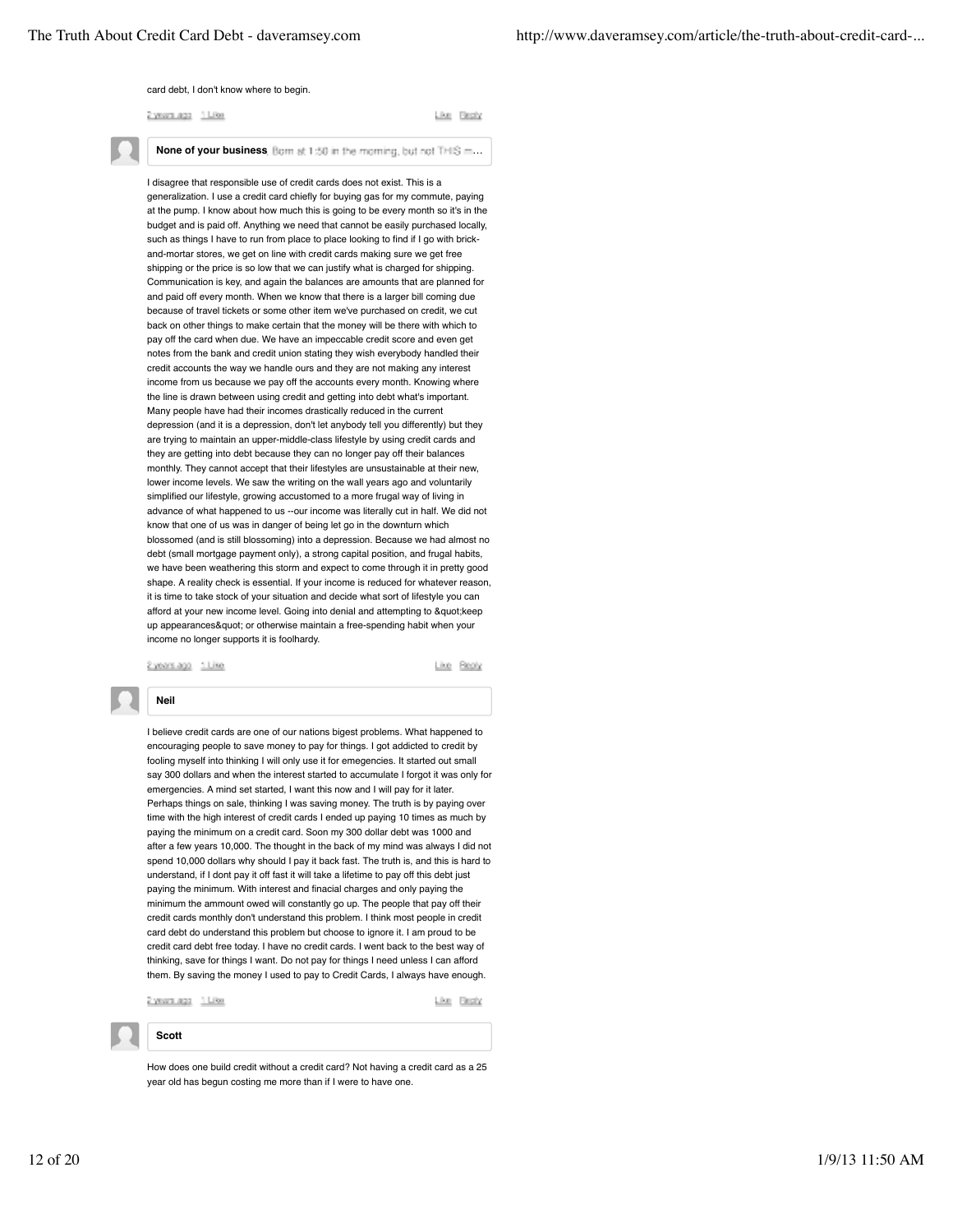

11 months ago

Like Repty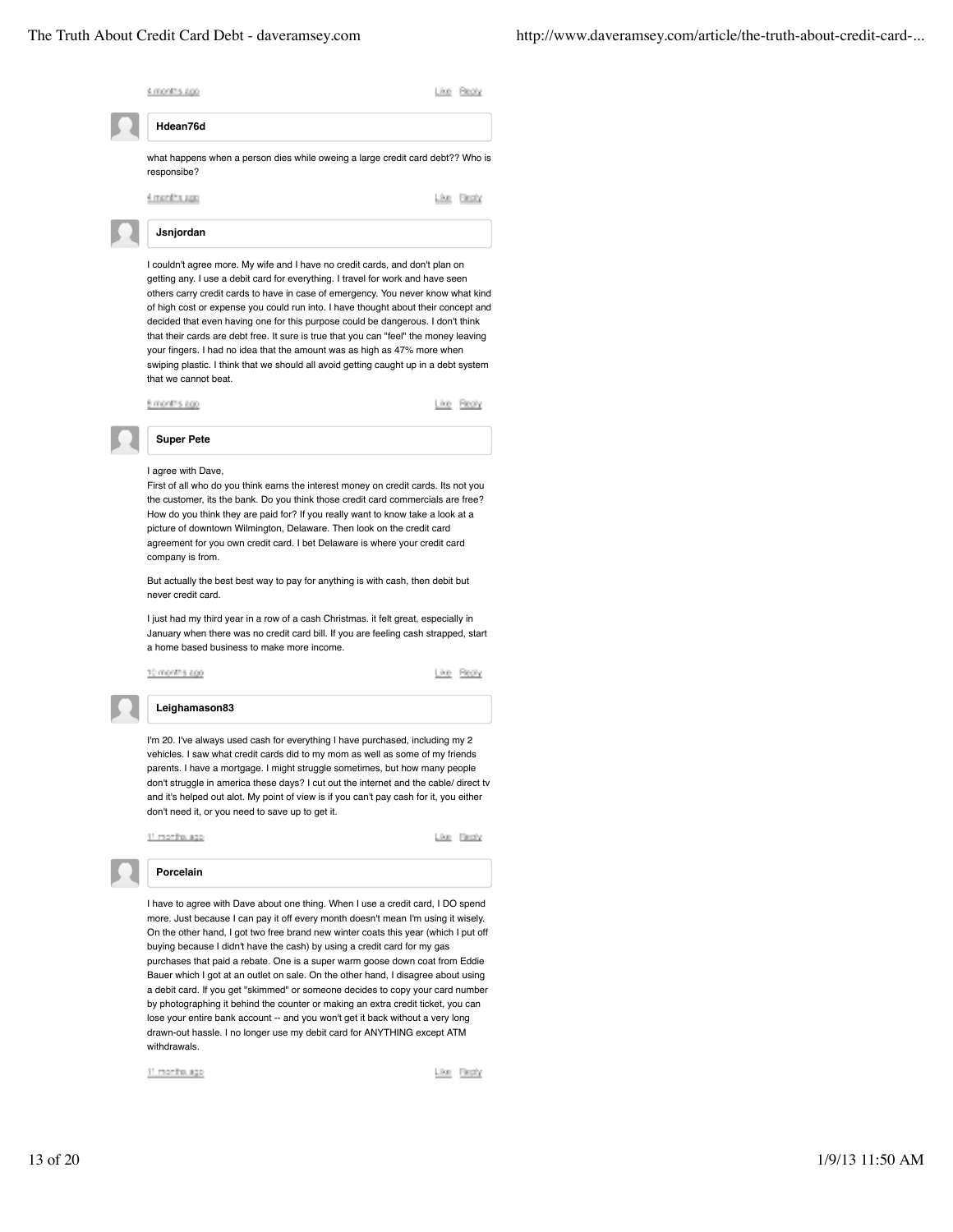|               | Jeff Urich                                                                                                                                                                                                                                                                                                                                                                                                                                                         |                    |
|---------------|--------------------------------------------------------------------------------------------------------------------------------------------------------------------------------------------------------------------------------------------------------------------------------------------------------------------------------------------------------------------------------------------------------------------------------------------------------------------|--------------------|
|               | I must strongly disagree with Dave's "truth" that responsible use of a credit card<br>does not exist. I have had an LLBean Visa card for 15 years, and only twice have<br>not paid the entire balance every month. In return, my wife and I have gotten over<br>one thousand dollars worth of LLBean merchandise from the points we<br>accumulated. The credit card is not bad, it's the person using it.                                                          |                    |
| 11 months ago |                                                                                                                                                                                                                                                                                                                                                                                                                                                                    | Like Besty         |
| John          |                                                                                                                                                                                                                                                                                                                                                                                                                                                                    |                    |
|               | One thing I can not find on Dave Ramsey's website is how to handle employees<br>purchasing items they currently using a corporate credit card. Are they suppose<br>to pay themselves and get reimbursed?                                                                                                                                                                                                                                                           |                    |
| 1 year ago    |                                                                                                                                                                                                                                                                                                                                                                                                                                                                    | Reply<br><b>DO</b> |
|               | Cats4meaz                                                                                                                                                                                                                                                                                                                                                                                                                                                          |                    |
|               | I hear Dave say this many times on his radio showHis employees use a<br>debit card that draws on his business account.                                                                                                                                                                                                                                                                                                                                             |                    |
|               | 1 #881.000 in reply to John                                                                                                                                                                                                                                                                                                                                                                                                                                        | Like Beaty         |
|               | Ma Elena Santos                                                                                                                                                                                                                                                                                                                                                                                                                                                    |                    |
|               | This write up is true. I been there and I don't like to go back with my old ways.<br>The factual lesson: people must learn to live within their income and must always<br>use common sense in every ways.                                                                                                                                                                                                                                                          |                    |
| 1 YEAR #20    |                                                                                                                                                                                                                                                                                                                                                                                                                                                                    | Like Besty         |
| Johnnie       |                                                                                                                                                                                                                                                                                                                                                                                                                                                                    |                    |
|               | can send you downhill fast if you get behind on payments or do not pay them. I<br>don't have a credit card and don't plan on getting one. I try paying with cash as<br>much as possible. Otherwise my debit card is my method of payment.                                                                                                                                                                                                                          |                    |
|               |                                                                                                                                                                                                                                                                                                                                                                                                                                                                    | Like Besty         |
| 1 YEAR #20    |                                                                                                                                                                                                                                                                                                                                                                                                                                                                    |                    |
| Staci         |                                                                                                                                                                                                                                                                                                                                                                                                                                                                    |                    |
|               | I have never have a cc but spending cash i hate doing I hate the feeling of<br>loosing the money that i work for                                                                                                                                                                                                                                                                                                                                                   |                    |
| 1 year ago    |                                                                                                                                                                                                                                                                                                                                                                                                                                                                    | ike Reply          |
| Heather       |                                                                                                                                                                                                                                                                                                                                                                                                                                                                    |                    |
|               | I agree with you. When I spend in cash I almost cry because I look at how much<br>is left. When my husband and I used our credit cards we would be like ok we<br>want this and we can get it and pay it off then life happens and you get behind<br>and it takes forever to get out of it. We found that even using our debit cards we<br>spent more now we put part of the check in the bank to save and try very hard to<br>not spend more then we have in cash. |                    |
| 1.YEW #22     |                                                                                                                                                                                                                                                                                                                                                                                                                                                                    | Like Bepty         |
| Danny         |                                                                                                                                                                                                                                                                                                                                                                                                                                                                    |                    |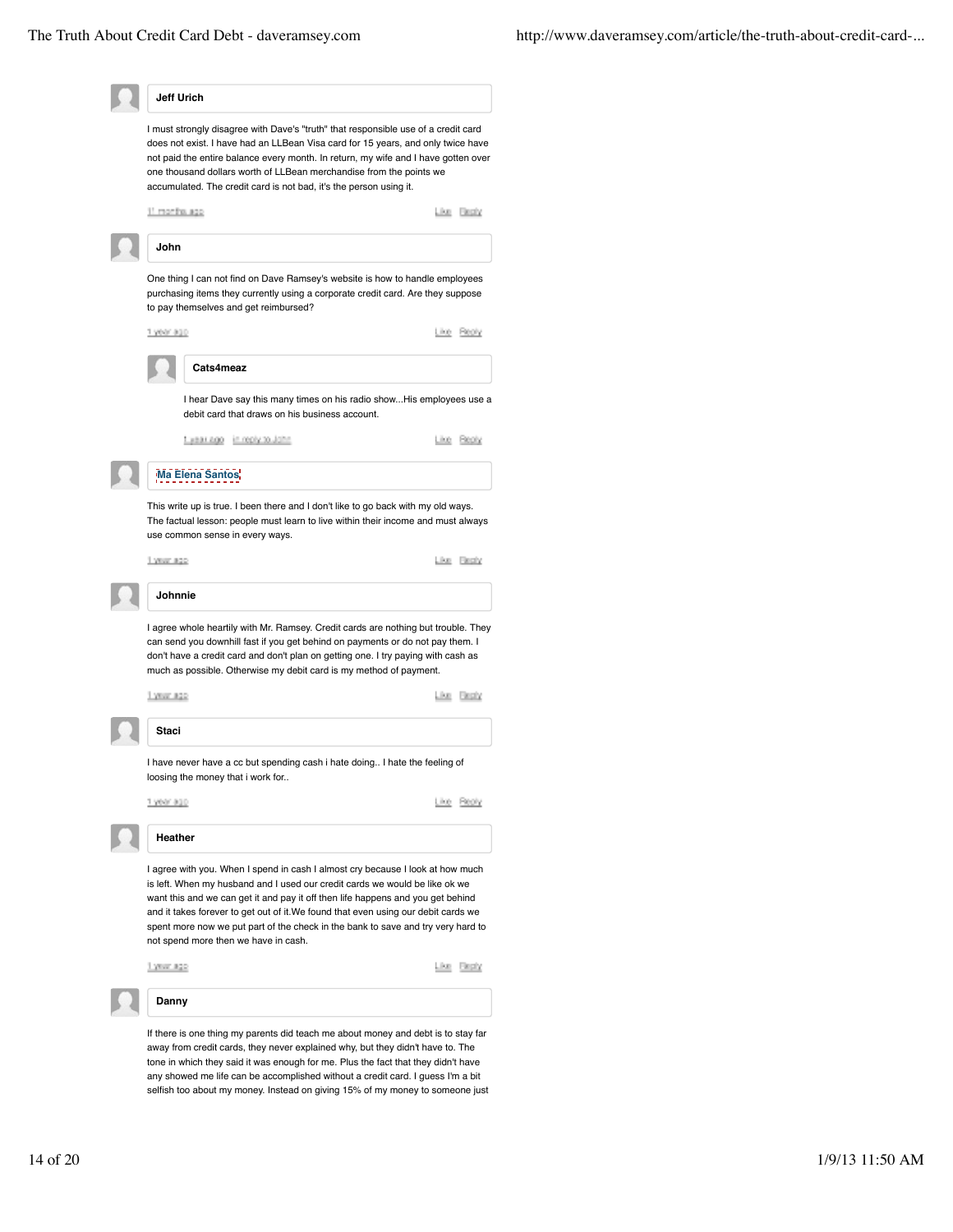#### to let me spend my own money, I spend my own money and keep my 15%.

1 year ago

Like Firsty

**Erica**

What do you mean by 15%? You don't get the 15%, which is actually 21.9%, unless you don't pay off your bill in full. My parents told me as a kid that credit cards were the devil but it was the opposite. They had a lot of credit cards. But they also had a lot of credit. My parents had no problem getting a new house, 5+ new cars (only keeping 2 at once) in ten years and they're eligibility to co-sign for my sister almost did not make it, not because they have bad credit scores but because they had too many lines of credit out. They paid my dad's car off and they were fine. Both of my parents have a near perfect credit score. And to put to rest the females have more debt myth, my mom's credit score is better than my dad's. It's all about being responsible and I have learned that it is not credit cards that are the devil. It is people being possessed by credit cards that are the devil. There are people who just cannot handle it. My parents taught me to be careful with not only my money but my credit cards. It is all about examples.

Figure 2020 In reply to Denny 1 Like

Like Fleshy

## **Dalton Roberts**

I agree with what Dave has to say. When I spend cash I know that it will not come back to haunt me, but using "plastic money" can have detrimental effects toward your financial life. I also agree with the statement that personal finance is 80% behavior. It all depends on whether or not you want to save your money or spend it all at once



Like Reply

## **Matthew**

1 year ago

Thanks for the article Dave! You've been a big influence on me since I've heard you. I feel a lot smarter now that I've started listening to you and I have already said no to the credit card before I ever got one! Thanks for the all the advice you give!



Like Besty

## **Brooke Carter**

I agree Dave! If I have cash on hand I know how much I spend, because I am seeing it leave. I do not have or plan to have any credit cards, ever. However, if I did I already know I would be a lost cause. Most of the time I prefer cash anyways, because I am irresponsible with keeping track of my debit card balances when I use it. In my opinion, there are other ways to build credit and get benefits besides making an excuse for having a credit card.



In my life if is very hard no to use credit cards. In fact my family and I have to rely on credit cards.. See not like most of you I have an average job and my wife is full time student. I thank GOD, since there is always food on the table & amp; clothing to wear. Its been really tough but we have been making it. I have to use Credit Cards.. because My wife and I are trying to pay for College classes. The "method" we are using is enrolling with credit cards that do not have APR interest until after 15 months or more. Then we give monthly payments to pay it of before the last no interest month. In example.. Summer Semester was total of \$2500.00 divide that by the remaining no interest months \$2500/15no interest APR months = \$167.00 Monthly Payments.

1 year ago

Like Reply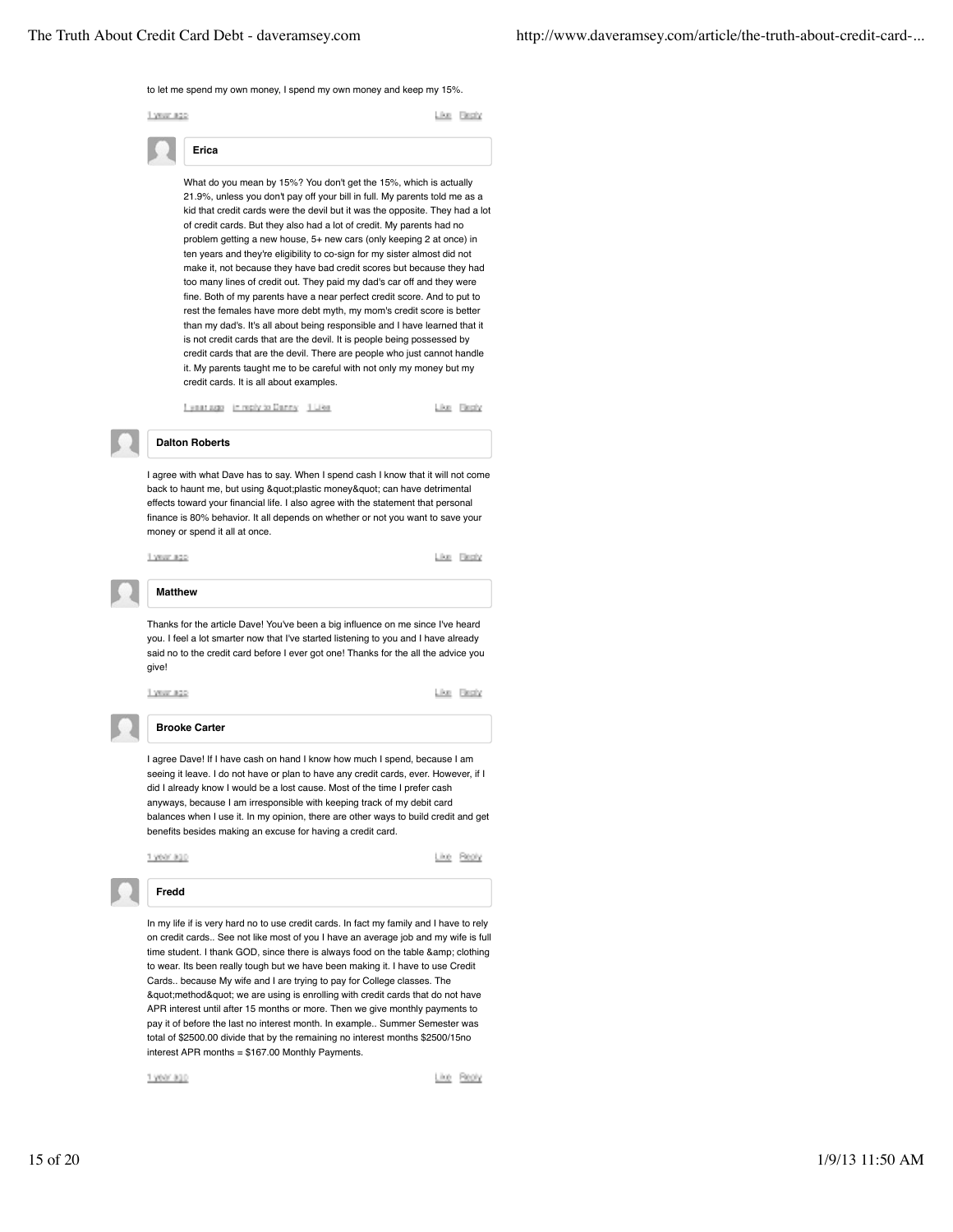| Megan                                                                                                                                                                                                                                                                                                                                                                                                                                                                                                                                                                                                                                                                                                                                                          |
|----------------------------------------------------------------------------------------------------------------------------------------------------------------------------------------------------------------------------------------------------------------------------------------------------------------------------------------------------------------------------------------------------------------------------------------------------------------------------------------------------------------------------------------------------------------------------------------------------------------------------------------------------------------------------------------------------------------------------------------------------------------|
| I couldn't agree more about credit cards. I do not have a credit card and I do not<br>plan on getting one. I am a 23 year old college student and I am proud to say that<br>I am not in any kind of debt. I would like to keep it this way, and as far as I can<br>see getting a credit card would not help. I have seen too many people around me<br>bury themselves in debt and it makes me realize that is not how I want to live.<br>Thanks for all your advice Dave!                                                                                                                                                                                                                                                                                      |
| Like Flepty<br>1 year ago                                                                                                                                                                                                                                                                                                                                                                                                                                                                                                                                                                                                                                                                                                                                      |
| rachel                                                                                                                                                                                                                                                                                                                                                                                                                                                                                                                                                                                                                                                                                                                                                         |
| I think you are absolutely right about credit cards, that is why I don't have a single<br>one.                                                                                                                                                                                                                                                                                                                                                                                                                                                                                                                                                                                                                                                                 |
| 1 year ago<br>Ling<br><b>PROFY</b>                                                                                                                                                                                                                                                                                                                                                                                                                                                                                                                                                                                                                                                                                                                             |
| Adam                                                                                                                                                                                                                                                                                                                                                                                                                                                                                                                                                                                                                                                                                                                                                           |
| Credit Cards are the devil! I am taking a personal finance class and we use a lot<br>of your material. I hope I continue to learn about how to budget my money and<br>spend less than I make. Thanks for everything Dave!                                                                                                                                                                                                                                                                                                                                                                                                                                                                                                                                      |
| 1 year ago<br>Like Realy                                                                                                                                                                                                                                                                                                                                                                                                                                                                                                                                                                                                                                                                                                                                       |
| Adam                                                                                                                                                                                                                                                                                                                                                                                                                                                                                                                                                                                                                                                                                                                                                           |
| Thanks for all your advice Dave! It is so true that when you pay with a card, even<br>a debit card, you are more apt to spend more than if you use cash. So basic yet<br>more easier said than done.                                                                                                                                                                                                                                                                                                                                                                                                                                                                                                                                                           |
| 1.5660.800<br>Like Reply                                                                                                                                                                                                                                                                                                                                                                                                                                                                                                                                                                                                                                                                                                                                       |
| jack                                                                                                                                                                                                                                                                                                                                                                                                                                                                                                                                                                                                                                                                                                                                                           |
|                                                                                                                                                                                                                                                                                                                                                                                                                                                                                                                                                                                                                                                                                                                                                                |
| If you want to reap real rewards in life, then start a business, work hard, and<br>invest smart. A credit card is far more of a liability than anything else. The<br>so-called "rewards" that credit card companies give you are just<br>another distraction in your financial life. Forget the small rewards, work hard and<br>work smart, don't waste time chasing small rewards that credit card companies<br>tempt you with. And why bother building up a good credit history unless you use<br>credit cards? It doesn't make any sense.                                                                                                                                                                                                                   |
| Like Flessly<br>1 year ago                                                                                                                                                                                                                                                                                                                                                                                                                                                                                                                                                                                                                                                                                                                                     |
| Victoria                                                                                                                                                                                                                                                                                                                                                                                                                                                                                                                                                                                                                                                                                                                                                       |
| I am taking personal finance this year in highschool. We use what dave ramsey<br>teaches in our classroom. I have learned alot more about finance then i ever<br>thought about. It has made me wont to save and better my life and not go into<br>debt and really think about how much life actully cost.                                                                                                                                                                                                                                                                                                                                                                                                                                                      |
| 1 year ago<br>Like Besty                                                                                                                                                                                                                                                                                                                                                                                                                                                                                                                                                                                                                                                                                                                                       |
| brad                                                                                                                                                                                                                                                                                                                                                                                                                                                                                                                                                                                                                                                                                                                                                           |
| There are people who can use credit cards responsibly, but I would bet that the<br>psychological factor is still true and that you still buy more stuff. But with people<br>who are responsible with money that means saving a little bit less, not paying a<br>lot more than they earn and ending up \$8,000 in the hole like so many. Also, the<br>credit score thing is a valid use for a credit, that's what I use mine for. I still think<br>it's a good idea to use it only one/twice a month, and pay cash/debit the rest of<br>the time. Statistically, the credit card companies win, just like a casino. That<br>doesn't mean that a smart player can't win, just that they have to be very careful<br>and not take any risks if they want to do so. |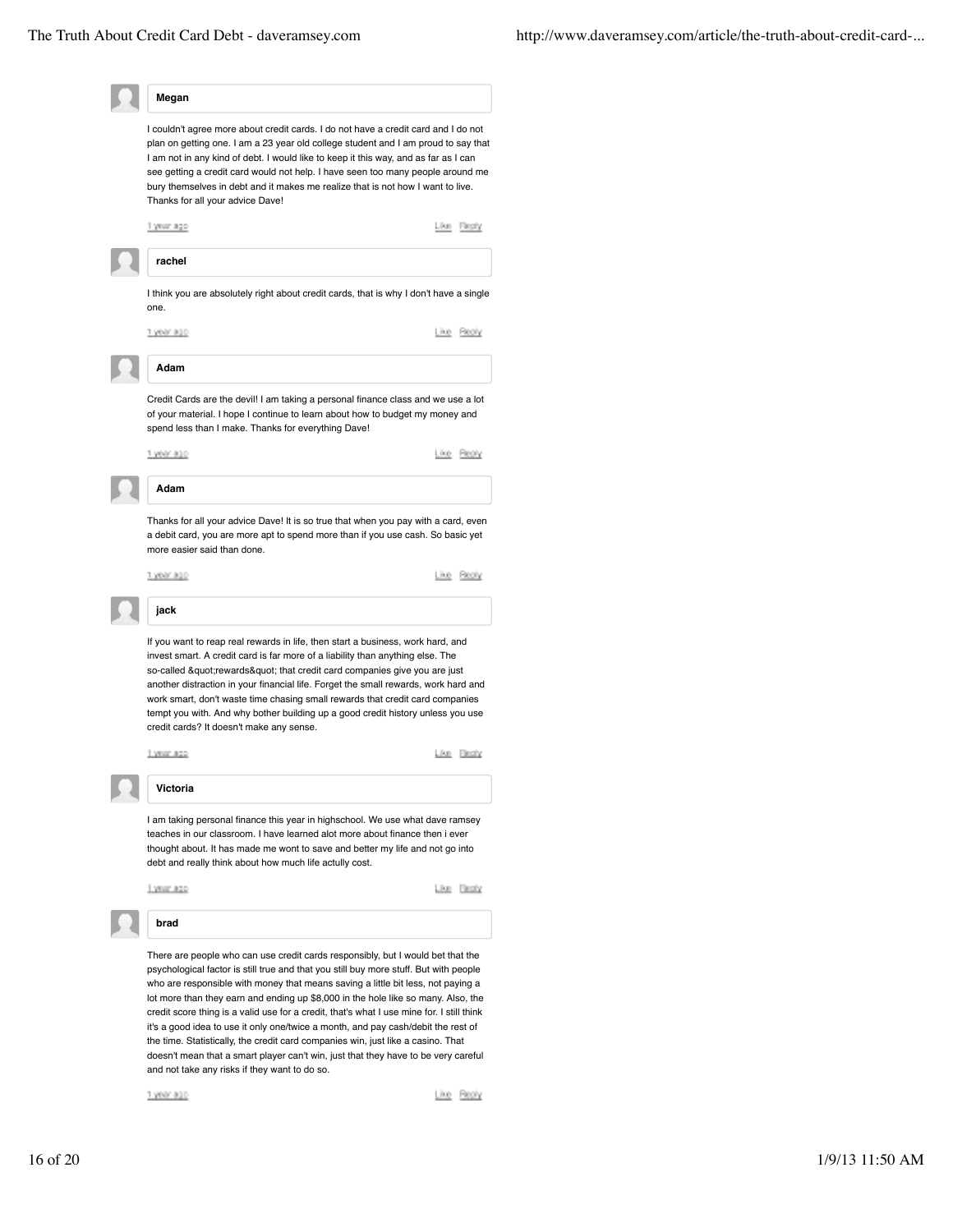### **Ron Lappreau**

I love listening to Dave tell it like it is. Here's the real deal. There are things you need and things you want. You need a good credit reputation with a lender (one, not dozens) to get money for a house or a car or to pay unforeseen expenses like medical bills. You don't need a credit card for that. You only need to be known to your banker as someone who religiously pays their bills on time. It's proof positive that you are living within your means. Everything else you spend money on is mostly just stuff you would like to have. If you can't save and buy something you want then you can't afford it. Trying to obtain things with credit cards only makes them cost more. You get steadily poorer and the credit card giants get steadily richer. Read that over again. Learn it, embrace it.



## **Kathy**

I love paying by cash (although I do own 1 credit card), BECAUSE.... when you really have to go into total reality mode to pay for something... it makes you & quot; grow up & quot;! When I really have to look at the dollars leaving my hand, sometimes I choke up and think better of it. Or think of a more economic option!

It makes you work a little harder, but it's so worth it! I saw some wallpaper border online that I adored, and it would have taken ten seconds to snap it up... but instead I took more time to shop around... and got that exact same wallpaper locally for \$6/roll, instead of the \$17/roll I would have paid.

1 year ago

Like Flech/



I have responsibly used my credit card since I was in college. If you never use a credit card to buy anything that you don't have the money in the bank for, and have a clear budget and stick to it, then it really doesn't matter what form of cash you use. I don't spend any more on credit than I do on cash, and actually having the credit card statements makes it easier to track my spending if I lose a receipt. That said, there are lots of people who don't take that approach to credit cards, and who should never have one.



Say No to Credit Cards... Think as if such a system does not exist , this will make you self dependent and not dependent on that piece of plastic....

1 year ago

Like Besty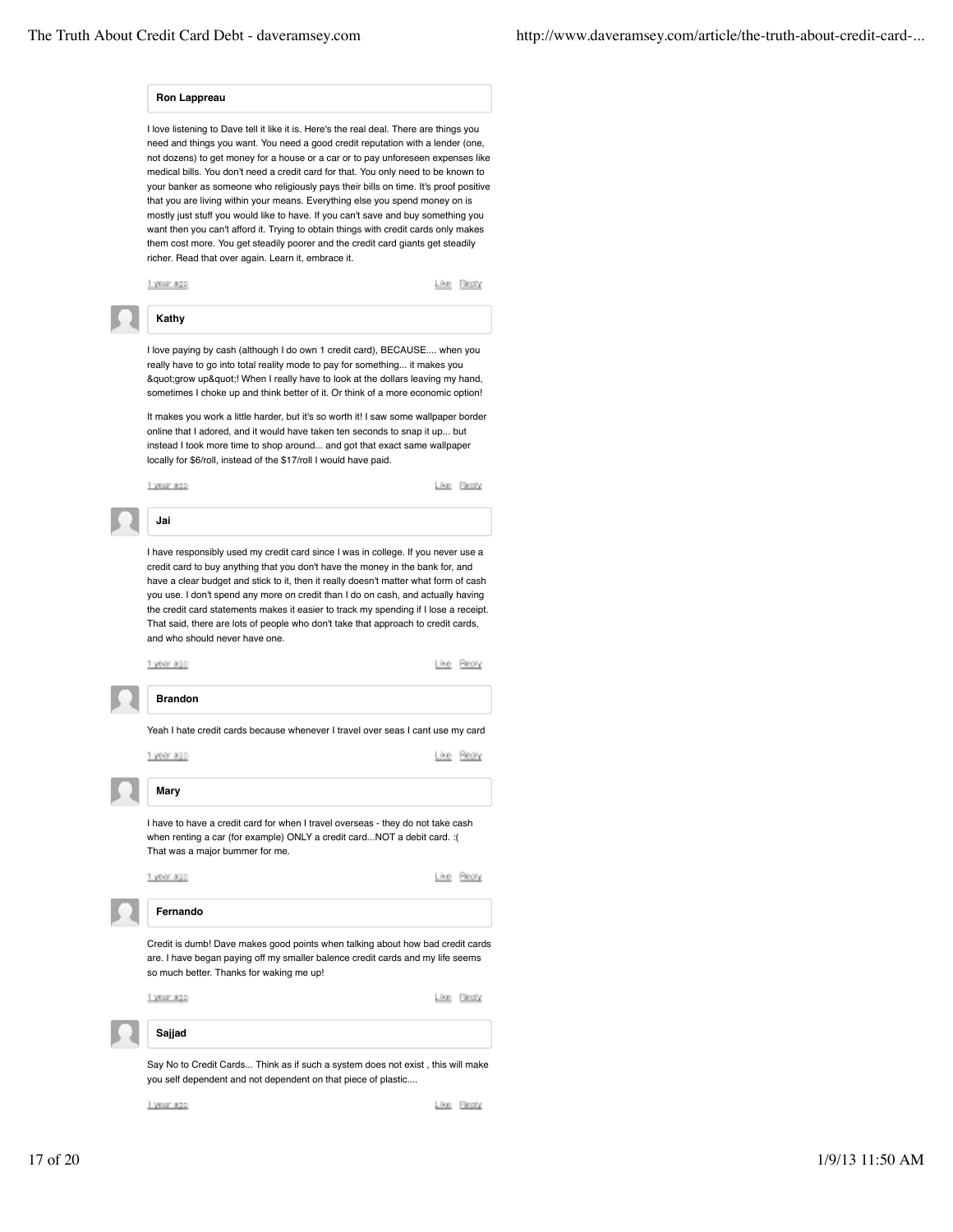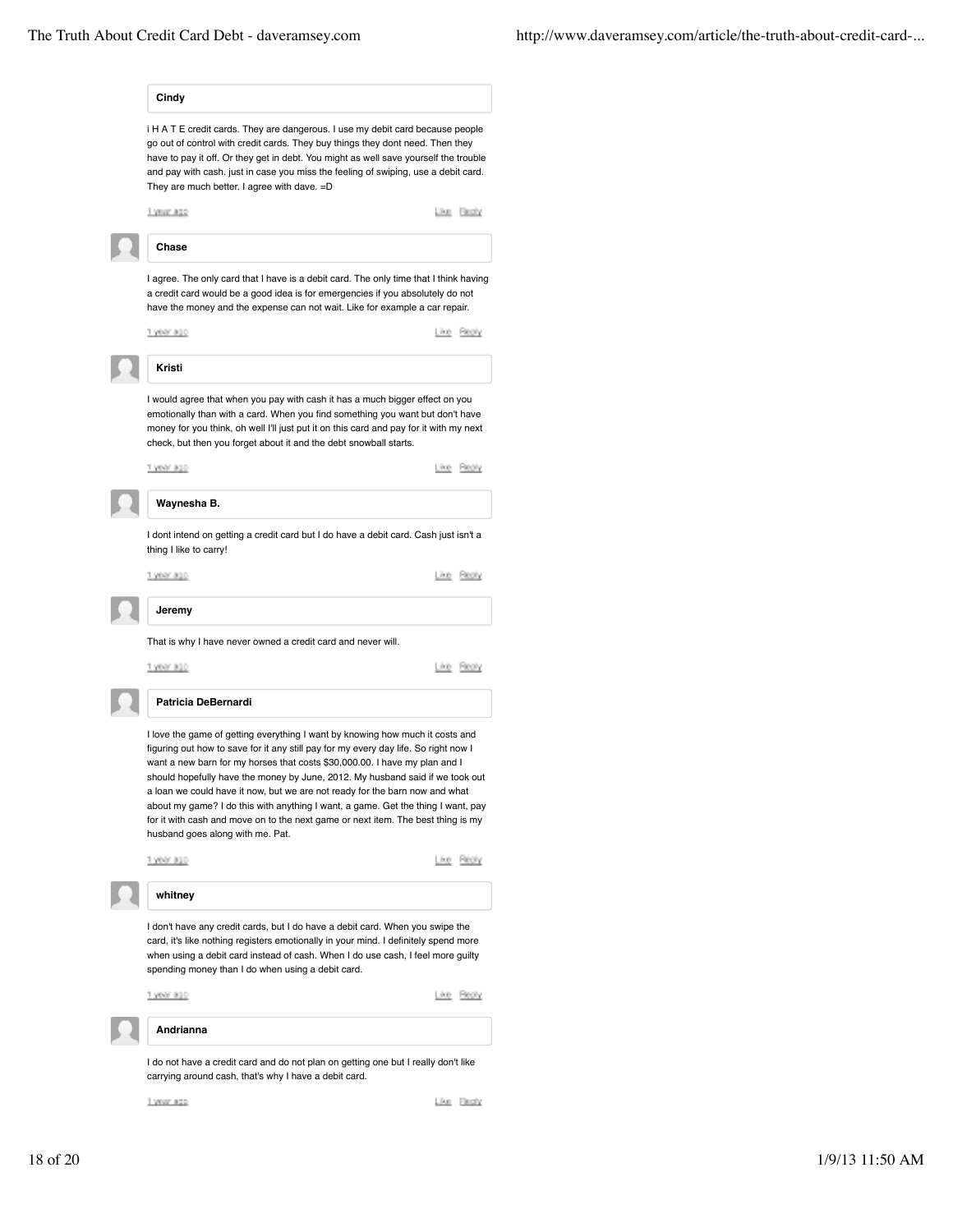| 1 YEAR #22                                                                                                                                                                                                                                                                                                                                                                                                                                                                                                                                                                                                |                      |
|-----------------------------------------------------------------------------------------------------------------------------------------------------------------------------------------------------------------------------------------------------------------------------------------------------------------------------------------------------------------------------------------------------------------------------------------------------------------------------------------------------------------------------------------------------------------------------------------------------------|----------------------|
| It is a lot to think about!<br>They should teach this in 6th grade!                                                                                                                                                                                                                                                                                                                                                                                                                                                                                                                                       | <b>Like Electric</b> |
| <b>Esther Williams</b>                                                                                                                                                                                                                                                                                                                                                                                                                                                                                                                                                                                    |                      |
| 1.9600.000                                                                                                                                                                                                                                                                                                                                                                                                                                                                                                                                                                                                | Like Beaty           |
| my spouse has applied for every credit card he could get (lowes, best buy, capitol<br>one, chase bank, amazon.com.i, jc penny, kohls, dillards, walmart, sams club, yep you<br>guessed it all maxed out.I have tried talking to him about this taking the cards<br>nothing has helped we are sinking further and further in debt. I am at my witts end.<br>How do I get him to understand this debt and get rid of the cards and the debt<br>without a divorce.                                                                                                                                           |                      |
| sharon bertrand                                                                                                                                                                                                                                                                                                                                                                                                                                                                                                                                                                                           |                      |
| 1 year ago                                                                                                                                                                                                                                                                                                                                                                                                                                                                                                                                                                                                | Like Bealy           |
| Dave, I have gotten a big problem my husband and I of 36 yrs. decided to split up<br>but the problem is all the credit card bills are in my name only. I work at a school<br>but only bring home after Insurance on kids about 1100.00 a month. So now I<br>need to go bankrupt because I cant pay them all. The lawyers I talked to said if I<br>diodnt pay them or5 if I was trying to go bankrupt since I owned half my house<br>and its paid for that the credit card companys would sell my house or put a lean<br>on it, How can I quit having to pay my credit cards without my house being taken? |                      |
| <b>Karen Thrower</b>                                                                                                                                                                                                                                                                                                                                                                                                                                                                                                                                                                                      |                      |
| 1 year ago in reply to Jeremy                                                                                                                                                                                                                                                                                                                                                                                                                                                                                                                                                                             | Like Reply           |
| how are you going to rent a car or go on a trip they dont accept debit<br>cards                                                                                                                                                                                                                                                                                                                                                                                                                                                                                                                           |                      |
| Smartaslexluther                                                                                                                                                                                                                                                                                                                                                                                                                                                                                                                                                                                          |                      |
| 1 year ago                                                                                                                                                                                                                                                                                                                                                                                                                                                                                                                                                                                                | Like Fiegly          |
| You mention that responsible credit card use does not exist. That is untrue; just<br>don't carry a balance over. I have carried a balance over one payment cycle over<br>13 years with numerous credit cards. Just don't spend what you don't have, its<br>that simple. Having credit cards can have a very positive affect on your credit<br>score as well, if they are used correctly.                                                                                                                                                                                                                  |                      |
| Jeremy                                                                                                                                                                                                                                                                                                                                                                                                                                                                                                                                                                                                    |                      |
| 1.YEW 820                                                                                                                                                                                                                                                                                                                                                                                                                                                                                                                                                                                                 | Like Fleshy          |
| I dont like being with out money so i would like to know how woulde i spend less<br>with credit cards                                                                                                                                                                                                                                                                                                                                                                                                                                                                                                     |                      |
| Асе                                                                                                                                                                                                                                                                                                                                                                                                                                                                                                                                                                                                       |                      |
|                                                                                                                                                                                                                                                                                                                                                                                                                                                                                                                                                                                                           | Like Reply           |
| 1 year ago                                                                                                                                                                                                                                                                                                                                                                                                                                                                                                                                                                                                |                      |
| true? I don't want to be charged annual fees for a card I'm no longer using.                                                                                                                                                                                                                                                                                                                                                                                                                                                                                                                              |                      |